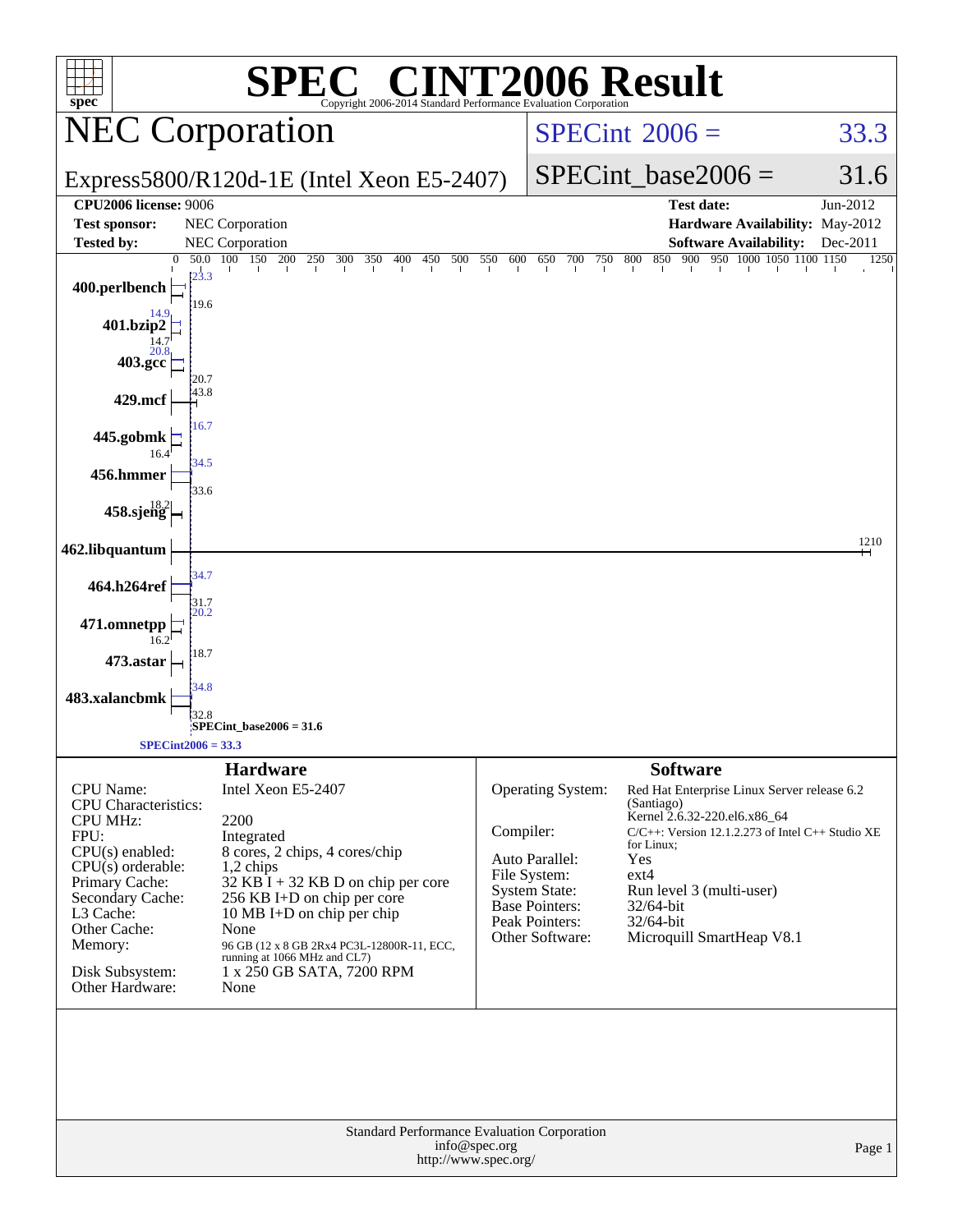

# **[SPEC CINT2006 Result](http://www.spec.org/auto/cpu2006/Docs/result-fields.html#SPECCINT2006Result)**

# NEC Corporation

# $SPECint2006 = 33.3$  $SPECint2006 = 33.3$

Express5800/R120d-1E (Intel Xeon E5-2407)

SPECint base2006 =  $31.6$ 

#### **[CPU2006 license:](http://www.spec.org/auto/cpu2006/Docs/result-fields.html#CPU2006license)** 9006 **[Test date:](http://www.spec.org/auto/cpu2006/Docs/result-fields.html#Testdate)** Jun-2012

**[Test sponsor:](http://www.spec.org/auto/cpu2006/Docs/result-fields.html#Testsponsor)** NEC Corporation **[Hardware Availability:](http://www.spec.org/auto/cpu2006/Docs/result-fields.html#HardwareAvailability)** May-2012 **[Tested by:](http://www.spec.org/auto/cpu2006/Docs/result-fields.html#Testedby)** NEC Corporation **[Software Availability:](http://www.spec.org/auto/cpu2006/Docs/result-fields.html#SoftwareAvailability)** Dec-2011

### **[Results Table](http://www.spec.org/auto/cpu2006/Docs/result-fields.html#ResultsTable)**

|                   | <b>Base</b>                                       |              |                |       |                |       | <b>Peak</b>                                                |              |                |              |                |              |
|-------------------|---------------------------------------------------|--------------|----------------|-------|----------------|-------|------------------------------------------------------------|--------------|----------------|--------------|----------------|--------------|
| <b>Benchmark</b>  | <b>Seconds</b>                                    | <b>Ratio</b> | <b>Seconds</b> | Ratio | <b>Seconds</b> | Ratio | <b>Seconds</b>                                             | <b>Ratio</b> | <b>Seconds</b> | <b>Ratio</b> | <b>Seconds</b> | <b>Ratio</b> |
| $ 400$ .perlbench | 498                                               | 19.6         | 499            | 19.6  | 499            | 19.6  | 420                                                        | 23.3         | 420            | 23.3         | 419            | 23.3         |
| 401.bzip2         | 658                                               | 14.7         | 657            | 14.7  | 658            | 14.7  | 643                                                        | 15.0         | 646            | 14.9         | 647            | 14.9         |
| $403.\text{gcc}$  | 390                                               | 20.7         | <u>390</u>     | 20.7  | 390            | 20.6  | 387                                                        | 20.8         | <b>387</b>     | <u>20.8</u>  | 387            | 20.8         |
| $429$ .mcf        | 208                                               | 43.9         | 209            | 43.7  | 208            | 43.8  | 208                                                        | 43.9         | 209            | 43.7         | 208            | 43.8         |
| $445$ .gobmk      | 641                                               | 16.4         | 641            | 16.4  | 641            | 16.4  | 628                                                        | 16.7         | 629            | 16.7         | 628            | 16.7         |
| 456.hmmer         | 279                                               | 33.4         | 278            | 33.6  | 278            | 33.6  | 271                                                        | 34.4         | 271            | 34.5         | 271            | 34.5         |
| $458$ .sjeng      | 664                                               | 18.2         | 665            | 18.2  | 665            | 18.2  | 664                                                        | 18.2         | 665            | 18.2         | 665            | 18.2         |
| 462.libquantum    | 17.1                                              | 1210         | 17.3           | 1200  | 17.1           | 1210  | 17.1                                                       | 1210         | 17.3           | 1200         | 17.1           | 1210         |
| 464.h264ref       | 699                                               | 31.7         | 697            | 31.7  | 699            | 31.7  | 635                                                        | 34.8         | 637            | 34.7         | 637            | 34.7         |
| 471.omnetpp       | 387                                               | 16.1         | 385            | 16.2  | 387            | 16.2  | 309                                                        | 20.2         | 310            | 20.2         | 309            | 20.2         |
| $473$ . astar     | 372                                               | 18.9         | 375            | 18.7  | 374            | 18.7  | 372                                                        | 18.9         | 375            | 18.7         | 374            | <b>18.7</b>  |
| 483.xalancbmk     | 210                                               | 32.9         | 211            | 32.8  | 215            | 32.0  | 197                                                        | 35.0         | 198            | 34.8         | 199            | 34.7         |
|                   | Decute ennear in the order in which thay were min |              |                |       |                |       | <b>Dold</b> underlined text indicates a modian measurement |              |                |              |                |              |

Results appear in the [order in which they were run.](http://www.spec.org/auto/cpu2006/Docs/result-fields.html#RunOrder) Bold underlined text [indicates a median measurement.](http://www.spec.org/auto/cpu2006/Docs/result-fields.html#Median)

## **[Operating System Notes](http://www.spec.org/auto/cpu2006/Docs/result-fields.html#OperatingSystemNotes)**

Stack size set to unlimited using "ulimit -s unlimited"

### **[Platform Notes](http://www.spec.org/auto/cpu2006/Docs/result-fields.html#PlatformNotes)**

 BIOS Settings: Energy Performance: Performance

### **[General Notes](http://www.spec.org/auto/cpu2006/Docs/result-fields.html#GeneralNotes)**

Environment variables set by runspec before the start of the run: KMP\_AFFINITY = "granularity=fine,scatter" LD\_LIBRARY\_PATH = "/home/cpu2006/libs/32:/home/cpu2006/libs/64"  $OMP$  NUM THREADS = "8"

 The Express5800/R120d-1E and the Express5800/R120d-2E models are electronically equivalent. The results have been measured on the Express5800/R120d-2E model.

 Added glibc-static-2.12-1.47.el6.x86\_64.rpm to enable static linking

 Transparent Huge Pages enabled with: echo always > /sys/kernel/mm/redhat\_transparent\_hugepage/enabled

> Standard Performance Evaluation Corporation [info@spec.org](mailto:info@spec.org) <http://www.spec.org/>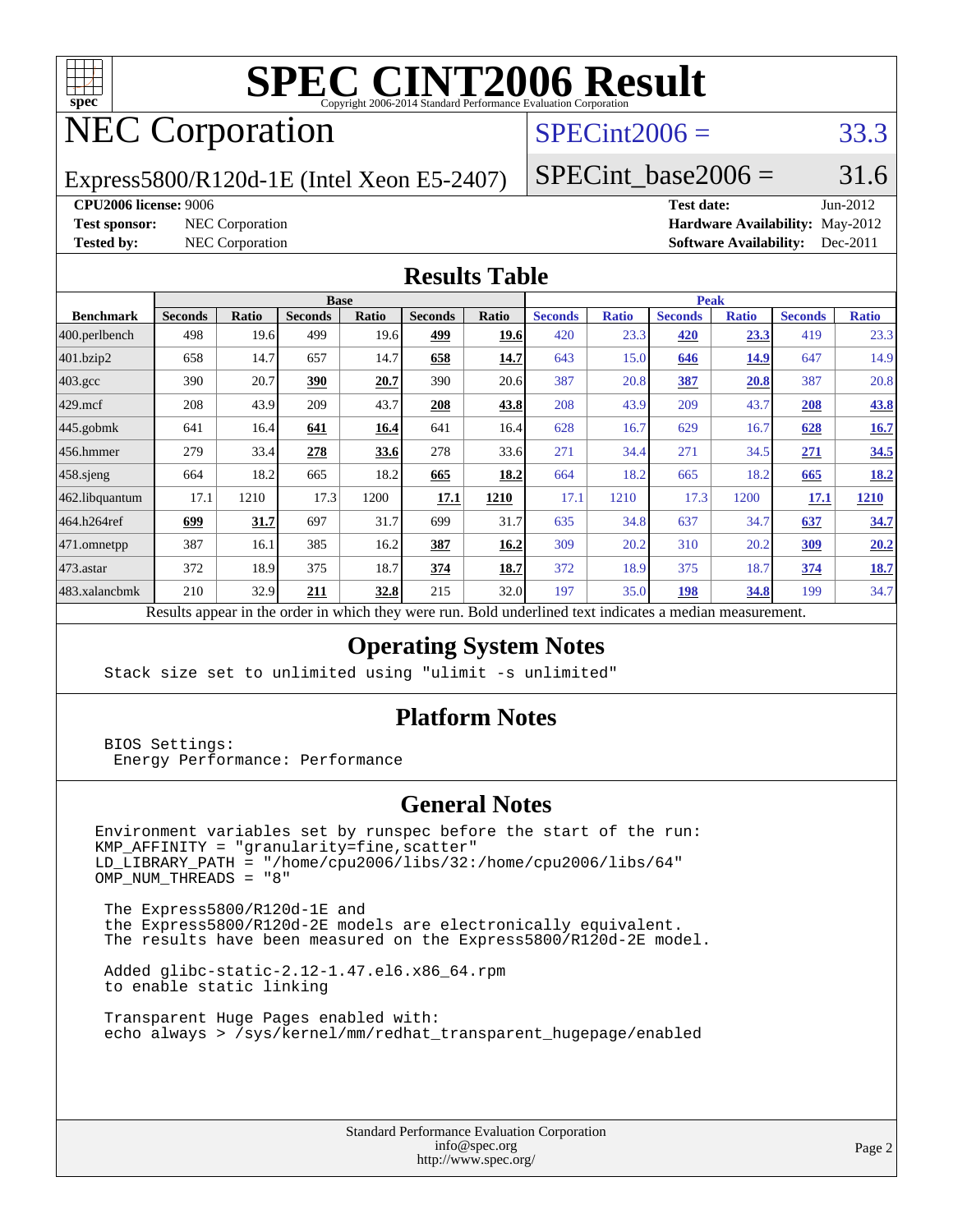

# **[SPEC CINT2006 Result](http://www.spec.org/auto/cpu2006/Docs/result-fields.html#SPECCINT2006Result)**

# NEC Corporation

 $SPECint2006 = 33.3$  $SPECint2006 = 33.3$ 

Express5800/R120d-1E (Intel Xeon E5-2407)

#### **[CPU2006 license:](http://www.spec.org/auto/cpu2006/Docs/result-fields.html#CPU2006license)** 9006 **[Test date:](http://www.spec.org/auto/cpu2006/Docs/result-fields.html#Testdate)** Jun-2012

**[Test sponsor:](http://www.spec.org/auto/cpu2006/Docs/result-fields.html#Testsponsor)** NEC Corporation **[Hardware Availability:](http://www.spec.org/auto/cpu2006/Docs/result-fields.html#HardwareAvailability)** May-2012

SPECint base2006 =  $31.6$ 

**[Tested by:](http://www.spec.org/auto/cpu2006/Docs/result-fields.html#Testedby)** NEC Corporation **[Software Availability:](http://www.spec.org/auto/cpu2006/Docs/result-fields.html#SoftwareAvailability)** Dec-2011

# **[Base Compiler Invocation](http://www.spec.org/auto/cpu2006/Docs/result-fields.html#BaseCompilerInvocation)**

[C benchmarks](http://www.spec.org/auto/cpu2006/Docs/result-fields.html#Cbenchmarks):  $\text{icc}$   $-\text{m64}$ 

[C++ benchmarks:](http://www.spec.org/auto/cpu2006/Docs/result-fields.html#CXXbenchmarks) [icpc -m64](http://www.spec.org/cpu2006/results/res2012q3/cpu2006-20120617-22920.flags.html#user_CXXbase_intel_icpc_64bit_fc66a5337ce925472a5c54ad6a0de310)

## **[Base Portability Flags](http://www.spec.org/auto/cpu2006/Docs/result-fields.html#BasePortabilityFlags)**

 400.perlbench: [-DSPEC\\_CPU\\_LP64](http://www.spec.org/cpu2006/results/res2012q3/cpu2006-20120617-22920.flags.html#b400.perlbench_basePORTABILITY_DSPEC_CPU_LP64) [-DSPEC\\_CPU\\_LINUX\\_X64](http://www.spec.org/cpu2006/results/res2012q3/cpu2006-20120617-22920.flags.html#b400.perlbench_baseCPORTABILITY_DSPEC_CPU_LINUX_X64) 401.bzip2: [-DSPEC\\_CPU\\_LP64](http://www.spec.org/cpu2006/results/res2012q3/cpu2006-20120617-22920.flags.html#suite_basePORTABILITY401_bzip2_DSPEC_CPU_LP64) 403.gcc: [-DSPEC\\_CPU\\_LP64](http://www.spec.org/cpu2006/results/res2012q3/cpu2006-20120617-22920.flags.html#suite_basePORTABILITY403_gcc_DSPEC_CPU_LP64) 429.mcf: [-DSPEC\\_CPU\\_LP64](http://www.spec.org/cpu2006/results/res2012q3/cpu2006-20120617-22920.flags.html#suite_basePORTABILITY429_mcf_DSPEC_CPU_LP64) 445.gobmk: [-DSPEC\\_CPU\\_LP64](http://www.spec.org/cpu2006/results/res2012q3/cpu2006-20120617-22920.flags.html#suite_basePORTABILITY445_gobmk_DSPEC_CPU_LP64) 456.hmmer: [-DSPEC\\_CPU\\_LP64](http://www.spec.org/cpu2006/results/res2012q3/cpu2006-20120617-22920.flags.html#suite_basePORTABILITY456_hmmer_DSPEC_CPU_LP64) 458.sjeng: [-DSPEC\\_CPU\\_LP64](http://www.spec.org/cpu2006/results/res2012q3/cpu2006-20120617-22920.flags.html#suite_basePORTABILITY458_sjeng_DSPEC_CPU_LP64) 462.libquantum: [-DSPEC\\_CPU\\_LP64](http://www.spec.org/cpu2006/results/res2012q3/cpu2006-20120617-22920.flags.html#suite_basePORTABILITY462_libquantum_DSPEC_CPU_LP64) [-DSPEC\\_CPU\\_LINUX](http://www.spec.org/cpu2006/results/res2012q3/cpu2006-20120617-22920.flags.html#b462.libquantum_baseCPORTABILITY_DSPEC_CPU_LINUX) 464.h264ref: [-DSPEC\\_CPU\\_LP64](http://www.spec.org/cpu2006/results/res2012q3/cpu2006-20120617-22920.flags.html#suite_basePORTABILITY464_h264ref_DSPEC_CPU_LP64) 471.omnetpp: [-DSPEC\\_CPU\\_LP64](http://www.spec.org/cpu2006/results/res2012q3/cpu2006-20120617-22920.flags.html#suite_basePORTABILITY471_omnetpp_DSPEC_CPU_LP64) 473.astar: [-DSPEC\\_CPU\\_LP64](http://www.spec.org/cpu2006/results/res2012q3/cpu2006-20120617-22920.flags.html#suite_basePORTABILITY473_astar_DSPEC_CPU_LP64) 483.xalancbmk: [-DSPEC\\_CPU\\_LP64](http://www.spec.org/cpu2006/results/res2012q3/cpu2006-20120617-22920.flags.html#suite_basePORTABILITY483_xalancbmk_DSPEC_CPU_LP64) [-DSPEC\\_CPU\\_LINUX](http://www.spec.org/cpu2006/results/res2012q3/cpu2006-20120617-22920.flags.html#b483.xalancbmk_baseCXXPORTABILITY_DSPEC_CPU_LINUX)

# **[Base Optimization Flags](http://www.spec.org/auto/cpu2006/Docs/result-fields.html#BaseOptimizationFlags)**

[C benchmarks](http://www.spec.org/auto/cpu2006/Docs/result-fields.html#Cbenchmarks):

[-xSSE4.2](http://www.spec.org/cpu2006/results/res2012q3/cpu2006-20120617-22920.flags.html#user_CCbase_f-xSSE42_f91528193cf0b216347adb8b939d4107) [-ipo](http://www.spec.org/cpu2006/results/res2012q3/cpu2006-20120617-22920.flags.html#user_CCbase_f-ipo) [-O3](http://www.spec.org/cpu2006/results/res2012q3/cpu2006-20120617-22920.flags.html#user_CCbase_f-O3) [-no-prec-div](http://www.spec.org/cpu2006/results/res2012q3/cpu2006-20120617-22920.flags.html#user_CCbase_f-no-prec-div) [-parallel](http://www.spec.org/cpu2006/results/res2012q3/cpu2006-20120617-22920.flags.html#user_CCbase_f-parallel) [-opt-prefetch](http://www.spec.org/cpu2006/results/res2012q3/cpu2006-20120617-22920.flags.html#user_CCbase_f-opt-prefetch) [-auto-p32](http://www.spec.org/cpu2006/results/res2012q3/cpu2006-20120617-22920.flags.html#user_CCbase_f-auto-p32)

[C++ benchmarks:](http://www.spec.org/auto/cpu2006/Docs/result-fields.html#CXXbenchmarks)

[-xSSE4.2](http://www.spec.org/cpu2006/results/res2012q3/cpu2006-20120617-22920.flags.html#user_CXXbase_f-xSSE42_f91528193cf0b216347adb8b939d4107) [-ipo](http://www.spec.org/cpu2006/results/res2012q3/cpu2006-20120617-22920.flags.html#user_CXXbase_f-ipo) [-O3](http://www.spec.org/cpu2006/results/res2012q3/cpu2006-20120617-22920.flags.html#user_CXXbase_f-O3) [-no-prec-div](http://www.spec.org/cpu2006/results/res2012q3/cpu2006-20120617-22920.flags.html#user_CXXbase_f-no-prec-div) [-opt-prefetch](http://www.spec.org/cpu2006/results/res2012q3/cpu2006-20120617-22920.flags.html#user_CXXbase_f-opt-prefetch) [-auto-p32](http://www.spec.org/cpu2006/results/res2012q3/cpu2006-20120617-22920.flags.html#user_CXXbase_f-auto-p32) [-Wl,-z,muldefs](http://www.spec.org/cpu2006/results/res2012q3/cpu2006-20120617-22920.flags.html#user_CXXbase_link_force_multiple1_74079c344b956b9658436fd1b6dd3a8a) [-L/opt/SmartHeap\\_8.1/lib64 -lsmartheap64](http://www.spec.org/cpu2006/results/res2012q3/cpu2006-20120617-22920.flags.html#user_CXXbase_SmartHeap64_7ff9c3d8ca51c2767359d6aa2f519d77)

# **[Base Other Flags](http://www.spec.org/auto/cpu2006/Docs/result-fields.html#BaseOtherFlags)**

[C benchmarks](http://www.spec.org/auto/cpu2006/Docs/result-fields.html#Cbenchmarks):

403.gcc: [-Dalloca=\\_alloca](http://www.spec.org/cpu2006/results/res2012q3/cpu2006-20120617-22920.flags.html#b403.gcc_baseEXTRA_CFLAGS_Dalloca_be3056838c12de2578596ca5467af7f3)

# **[Peak Compiler Invocation](http://www.spec.org/auto/cpu2006/Docs/result-fields.html#PeakCompilerInvocation)**

[C benchmarks \(except as noted below\)](http://www.spec.org/auto/cpu2006/Docs/result-fields.html#Cbenchmarksexceptasnotedbelow):  $\text{icc}$  -m64

Continued on next page

Standard Performance Evaluation Corporation [info@spec.org](mailto:info@spec.org) <http://www.spec.org/>

Page 3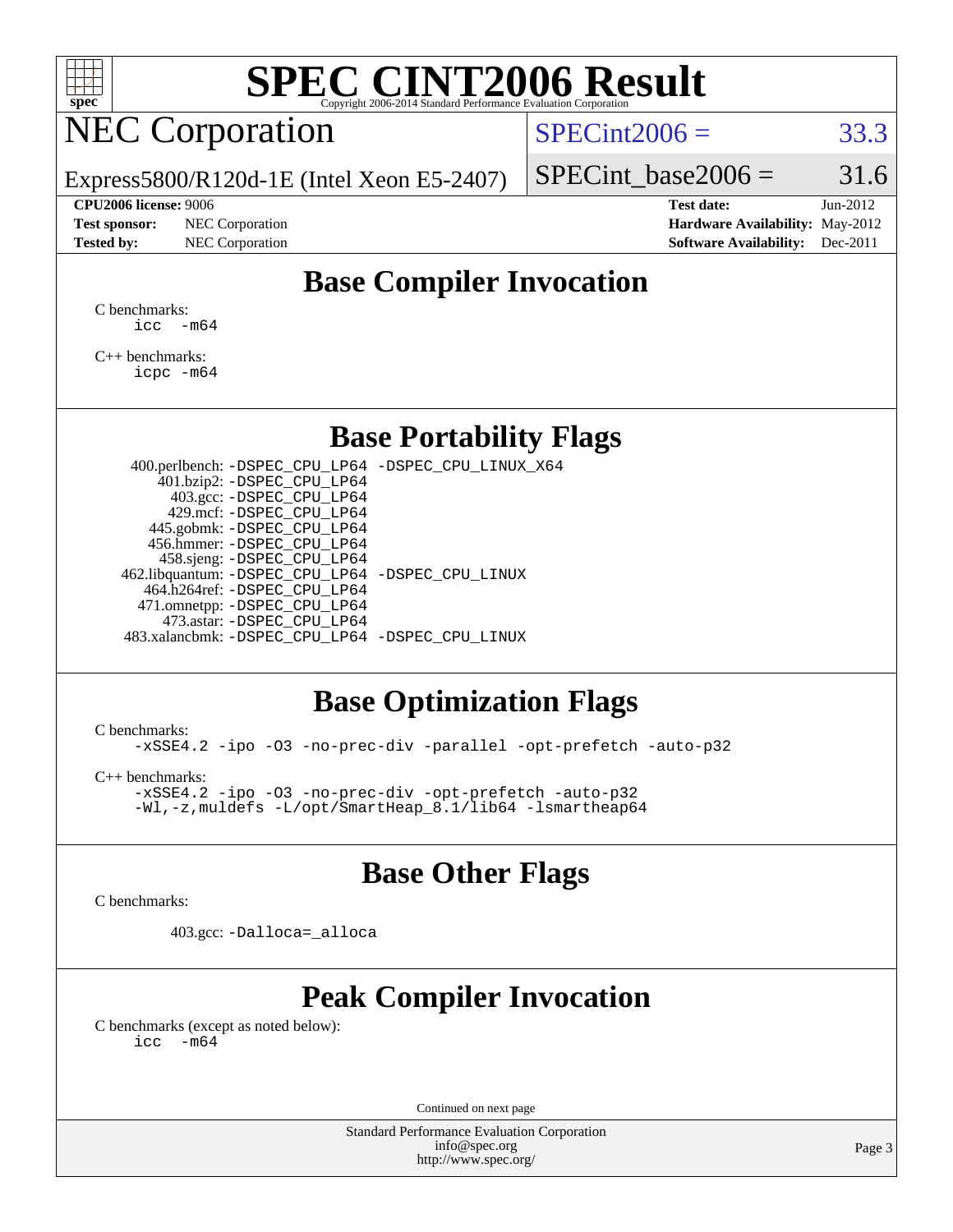

# **[SPEC CINT2006 Result](http://www.spec.org/auto/cpu2006/Docs/result-fields.html#SPECCINT2006Result)**

NEC Corporation

 $SPECint2006 = 33.3$  $SPECint2006 = 33.3$ 

Express5800/R120d-1E (Intel Xeon E5-2407)

SPECint base2006 =  $31.6$ 

**[CPU2006 license:](http://www.spec.org/auto/cpu2006/Docs/result-fields.html#CPU2006license)** 9006 **[Test date:](http://www.spec.org/auto/cpu2006/Docs/result-fields.html#Testdate)** Jun-2012 **[Test sponsor:](http://www.spec.org/auto/cpu2006/Docs/result-fields.html#Testsponsor)** NEC Corporation **[Hardware Availability:](http://www.spec.org/auto/cpu2006/Docs/result-fields.html#HardwareAvailability)** May-2012 **[Tested by:](http://www.spec.org/auto/cpu2006/Docs/result-fields.html#Testedby)** NEC Corporation **[Software Availability:](http://www.spec.org/auto/cpu2006/Docs/result-fields.html#SoftwareAvailability)** Dec-2011

# **[Peak Compiler Invocation \(Continued\)](http://www.spec.org/auto/cpu2006/Docs/result-fields.html#PeakCompilerInvocation)**

400.perlbench: [icc -m32](http://www.spec.org/cpu2006/results/res2012q3/cpu2006-20120617-22920.flags.html#user_peakCCLD400_perlbench_intel_icc_a6a621f8d50482236b970c6ac5f55f93)

445.gobmk: [icc -m32](http://www.spec.org/cpu2006/results/res2012q3/cpu2006-20120617-22920.flags.html#user_peakCCLD445_gobmk_intel_icc_a6a621f8d50482236b970c6ac5f55f93)

464.h264ref: [icc -m32](http://www.spec.org/cpu2006/results/res2012q3/cpu2006-20120617-22920.flags.html#user_peakCCLD464_h264ref_intel_icc_a6a621f8d50482236b970c6ac5f55f93)

[C++ benchmarks \(except as noted below\):](http://www.spec.org/auto/cpu2006/Docs/result-fields.html#CXXbenchmarksexceptasnotedbelow) [icpc -m32](http://www.spec.org/cpu2006/results/res2012q3/cpu2006-20120617-22920.flags.html#user_CXXpeak_intel_icpc_4e5a5ef1a53fd332b3c49e69c3330699)

473.astar: [icpc -m64](http://www.spec.org/cpu2006/results/res2012q3/cpu2006-20120617-22920.flags.html#user_peakCXXLD473_astar_intel_icpc_64bit_fc66a5337ce925472a5c54ad6a0de310)

## **[Peak Portability Flags](http://www.spec.org/auto/cpu2006/Docs/result-fields.html#PeakPortabilityFlags)**

```
 400.perlbench: -DSPEC_CPU_LINUX_IA32
    401.bzip2: -DSPEC_CPU_LP64
      403.gcc: -DSPEC_CPU_LP64
     429.mcf: -DSPEC_CPU_LP64
   456.hmmer: -DSPEC_CPU_LP64
    458.sjeng: -DSPEC_CPU_LP64
462.libquantum: -DSPEC_CPU_LP64 -DSPEC_CPU_LINUX
     473.astar: -DSPEC_CPU_LP64
483.xalancbmk: -DSPEC_CPU_LINUX
```
# **[Peak Optimization Flags](http://www.spec.org/auto/cpu2006/Docs/result-fields.html#PeakOptimizationFlags)**

[C benchmarks](http://www.spec.org/auto/cpu2006/Docs/result-fields.html#Cbenchmarks):

```
 400.perlbench: -xSSE4.2(pass 2) -prof-gen(pass 1) -ipo(pass 2)
           -O3(pass 2) -no-prec-div(pass 2) -prof-use(pass 2)
          -opt-prefetch -ansi-alias
   401.bzip2: -xSSE4.2(pass 2) -prof-gen(pass 1) -ipo(pass 2)
           -O3(pass 2) -no-prec-div -prof-use(pass 2) -auto-ilp32
           -opt-prefetch -ansi-alias
    403.gcc: -xSSE4.2 -ipo -O3 -no-prec-div -inline-calloc
           -opt-malloc-options=3 -auto-ilp32
   429.mcf: basepeak = yes
  445.gobmk: -xSSE4.2(pass 2) -prof-gen(pass 1) -prof-use(pass 2)
           -ansi-alias
  456.hmmer: -xSSE4.2 -ipo -O3 -no-prec-div -unroll2 -auto-ilp32
           -ansi-alias
```
Continued on next page

Standard Performance Evaluation Corporation [info@spec.org](mailto:info@spec.org) <http://www.spec.org/>